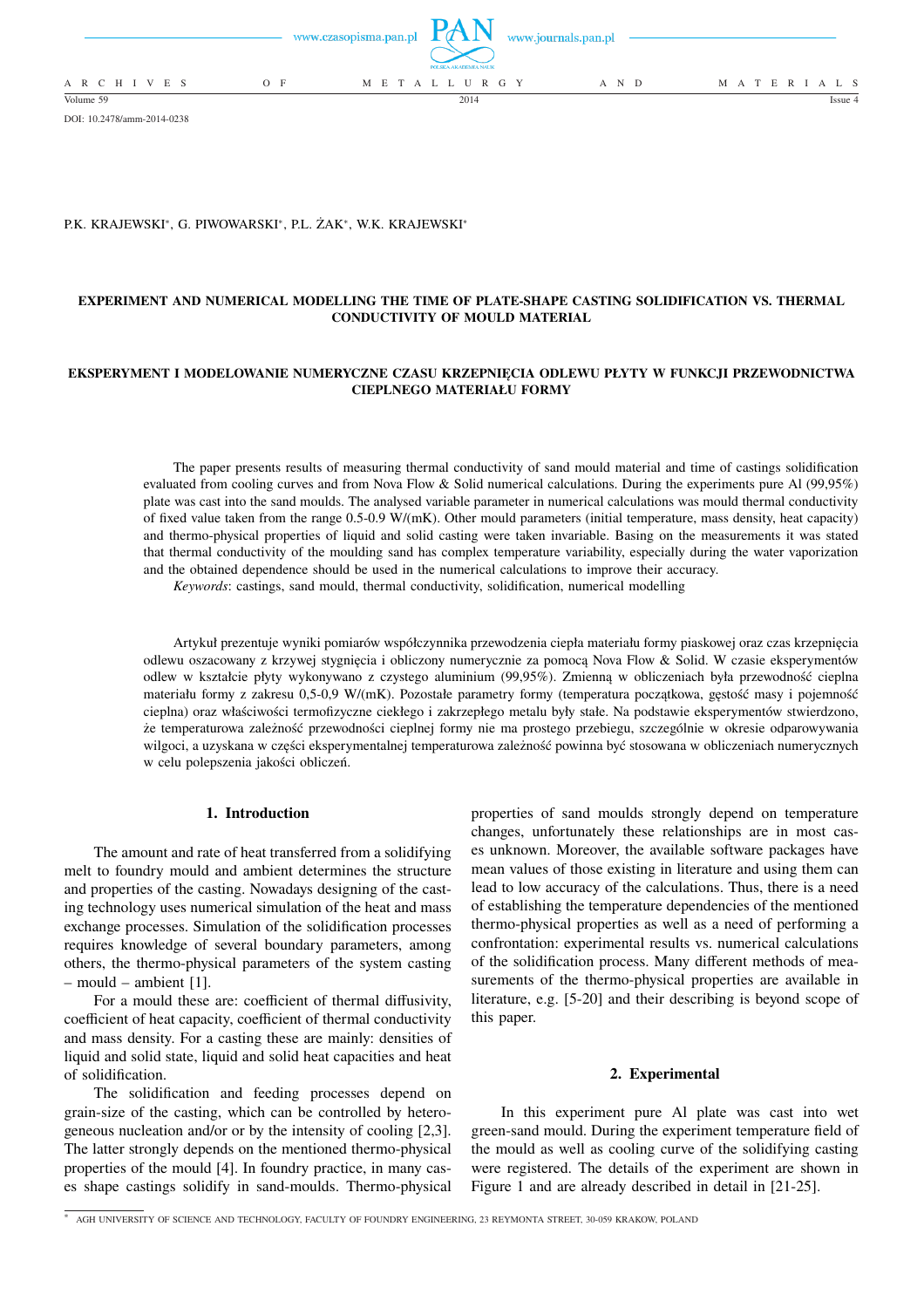



1406



Fig. 1. Scheme of measuring system. Thermocouples location: T<sub>CC</sub> – centre of the casting;  $T_{\text{Surf}}$  – surface of sand mould;  $T(x,\tau)$  – thermocouples located in different distances from the surface; *TAmb* – mould temperature unchanged during the solidification of casting (ambient temperature for the casting) [21]

The sand mould with mounted thermocouples is shown in Figure 2 while Figure 3 shows the same mould with solidified Al plate inside. The material properties of the casting – mould system used during calculations are collected in Table 1. The measured time of solidification was confronted with the one calculated from the analytical formula (1), [24,25]:

$$
\sqrt{\tau_{SOL}} = \frac{\sqrt{\pi}M_C}{2F_Cb_M(T_{\text{CRVST}} - T_{Amb})} \left( L_C + C_C^{liq} \Delta T_{OH} \right) \tag{1}
$$

 $M_C$  and  $F_C$  – mass and cooling surface of casting;  $b_M$  – coefficient of heat accumulation of mould material is given by the mould thermal conductivity  $\lambda_M$ , heat capacity  $C_M$  and density ρ*<sup>M</sup>* : p

$$
b_M = \sqrt{\lambda_M C_M \rho_M} \tag{2}
$$



Fig. 2. The experimental mould before pouring. Visible thermocouples mounted in the mould cavity and in the mould body



Fig. 3. The mould from Figure 2 cast with pure aluminium

Combining relationships:

$$
b = \sqrt{\lambda C \rho} \quad a = \frac{\lambda}{\rho C} \tag{3}
$$

one can easily calculate required coefficients as follows:

$$
\lambda_M = b_M \sqrt{a_M} \quad C_M = \frac{b_M}{\rho_M \sqrt{a_M}} \tag{4}
$$

where:  $a_M$  – heat diffusivity coefficient of the mould material.

TABLE 1

Thermo-physical properties and geometrical dimensions of the Al casting (purity 99.5% Al) and density of the mould used during the calculations

| Property – Symbol/Unit                                                                  | Value                        |  |
|-----------------------------------------------------------------------------------------|------------------------------|--|
| Liquid density – $\rho_{LC}$ / kg/m <sup>3</sup>                                        | 2 400                        |  |
| Solid density – $\rho_{SC}$ / kg/m <sup>3</sup>                                         | 2 6 6 0                      |  |
| Heat capacity in temperature<br>range of crystallization - $C_{liq-sol}$<br>/ $J/(kgK)$ | $960 - 1170$                 |  |
| Heat capacity in liquid state -<br>$C_C^{liq}$ / J/(kgK)                                | 1 086                        |  |
| Latent heat of fusion $-L_C / J/kg$                                                     | 398 000                      |  |
| Melt overheating $-\Delta T_{OH}$ / K                                                   | 40                           |  |
| Measured temperature of crystal-<br>lization – $T_{CRYST}$ / °C                         | 656,27                       |  |
| Dimensions of plate-shape<br>casting / mm                                               | $160 \times 160 \times 15,8$ |  |
| Liquid state thermal conductivity<br>$-\lambda_L / W/(mK)$                              | 100                          |  |
| Solid state thermal conductivity<br>$-\lambda_s$ / W/(mK)                               | $125 - 165$                  |  |
| Measured density of sand mould<br>$-\rho_M$ / kg/m <sup>3</sup>                         | 1 372                        |  |
| Initial mould temperature<br>$T_{Amb}$ / $°C$                                           | 32                           |  |
| Measured time of solidification<br>in experiment – $\tau_{sol}$ / s                     | 186                          |  |

The  $a_M$  heat diffusivity coefficient can be determined from the registered temperature field of the mould described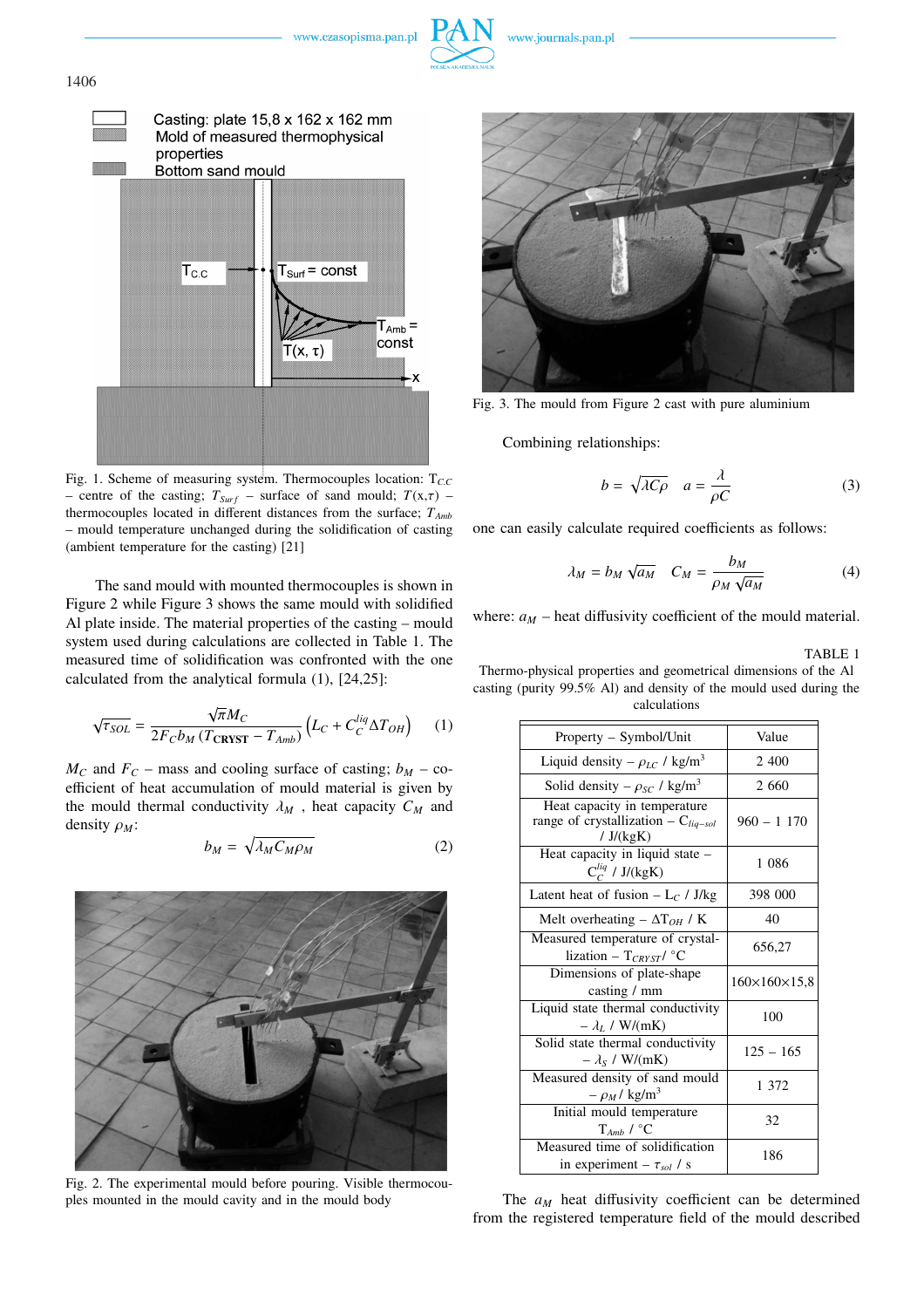www.czasopisma.pan.pl

1407

by error function [7,8]:

$$
\frac{T_{x,\tau} - T_{Surf}}{T_{Amb} - T_{Surf}} = erf(u); \text{ where } u = \frac{x}{2\sqrt{a_M\tau}}
$$
 (5)

### **3. Results and discussion**

The temperature dependence of the investigated green-sand is shown in Figure 4. From Figure 4 it can be seen that the coefficient of thermal conductivity takes value from the range 1.6-0.7 W/(mK) during the first period of the mould heating by the solidifying casting. During this period also water evaporation and vapour transport from the mould surface-layer to the mould body takes place. Then its value stabilizes and linearly decreases to about 0.55 W/(mK).



Fig. 4. The relationships: thermal conductivity vs. temperature obtained for the examined sand in the Casting Method experiment [21]

As mentioned before the same material data were used in numerical calculations by Nova Flow & Solid. The obtained cooling curves during the numerical modelling are shown in Figure 5 while time of solidification for different values of the sand thermal conductivity is shown in Figure 6.



Fig. 5. Cooling curves of the aluminium plate obtained in Nova Flow simulation for different values of the sand  $\lambda_M$  thermal conductivity

The time of solidification from the experiment is 186 s while by Nova Flow & Solid it is 260 s for the sand thermal conductivity  $\lambda_M = 0.5$  W/(mK) and 230 s for the sand thermal

conductivity  $\lambda_M = 0.6 \text{ W/(mK)}$ . Thus, it can be concluded, that using mean values the sand thermal conductivity in numerical calculations introduces significant inaccuracy in relation to the value obtained in the experiment, as it can be seen in the last column of Table 2.

# TABLE 2

Time of solidification τ*sol* by Nova Flow & Solid for different values of the mould mean  $\lambda_M$  thermal conductivity coefficient

| $\lambda_M$ / W/(mK) | $\tau_{sol}$ / s | $\tau_{sol}$ / s               | Error / $%$ |
|----------------------|------------------|--------------------------------|-------------|
|                      |                  | NovaFlow Experiment            |             |
| 0.5                  | 260.2            |                                | 39.9        |
| 0.6                  | 228.9            | 23.1<br>186.0<br>8.8<br>$-3.1$ |             |
| 0.7                  | 202.3            |                                |             |
| 0.8                  | 180.3            |                                |             |
| 0.9                  | 162.7            |                                | $-12.5$     |

Finally, it should be taken into account that only real temperature dependence of thermo-physical properties can ensure high accuracy of the numerical calculations.



Sand thermal conductivity  $\lambda_M / W/(mK)$ 

Fig. 6. Time of solidification  $\tau_{sol}$  for the sand thermal conductivity value  $\lambda_M = 0.5 - 0.9$  W/(mK) (Nova Flow & Solid)

## **4. Conclusions**

Basing on the presented results the following conclusions can be drawn:

The Casting Method (CM) allows obtaining temperature dependence of the thermo-physical properties.

The CM is performed in real conditions of the poured sand mould, i.e. in contact with molten metal, under hydrostatic pressure of the molten metal during initial period of the metal cooling as well as in condition of the water evaporation from the wet mould.

Using mean values of the sand thermal conductivity in numerical simulations / calculations can lead to very high inaccuracy, for instance the time of solidification may be 20-40% longer than the real one.

Finally, it should be concluded that only real temperature dependence of thermo-physical properties, e.g. measured by the Casting Method, can ensure high accuracy of the numerical simulations and calculations.